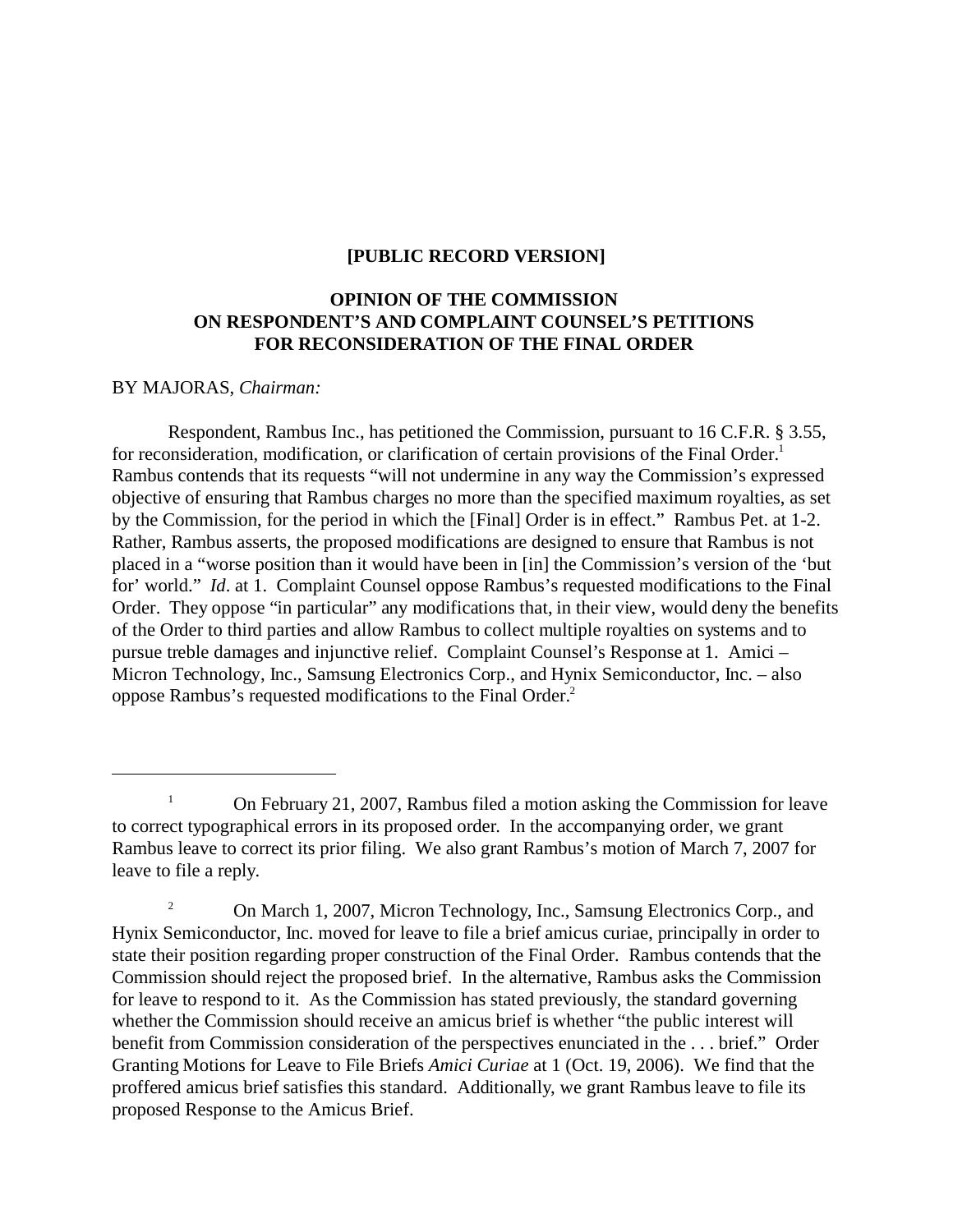Complaint Counsel also have petitioned for modification of the Final Order.<sup>3</sup> Specifically, they seek the deletion of text in Paragraph III.C. that they contend could be read to absolve Rambus from liability for the "misfeasance, gross negligence, willful or wanton acts, or bad faith" of its Compliance Officer. Complaint Counsel's Response at 9. According to Complaint Counsel, such a provision could create a "perverse situation" in which the deliberate acts of a Rambus employee to avoid the required disclosures would not be actionable. *Id*. at 9 10.

For the reasons stated below, Rambus's petition for modification of the Final Order is granted in part and is denied in part. Additionally, we grant Complaint Counsel's motion and amend Paragraph III.C. by eliminating the exceptions for the "misfeasance, gross negligence, willful or wanton acts, or bad faith" of Rambus's Compliance Officer.

#### *Refunds and Collection of Past Due Royalties*

Rambus's principal contention in support of reconsideration was raised and addressed already in connection with Rambus's Motion for Stay of Order Pending Appeal. Rambus objects in particular to the text of Paragraph IV.B., which requires Rambus, *inter alia*, to allow any party that previously agreed to pay royalties in excess of the Maximum Allowable Royalty Rate ("MARR") "to terminate or rescind [its] license agreement – at the option of the licensee – without penalty." Rambus Pet. 3. According to Rambus, the reference to "rescission" of patent licenses could be construed to require Rambus to return the royalties it previously collected for use of its invented technologies in SDRAM and DDR SDRAM, and to prevent it from collecting the royalties that are due for pre-Order use. *Id*. Rambus believes that the Commission did not intend such a result, but argues that the text should be modified to make this clear. *Id*. Complaint Counsel agree "in principle" with Rambus that the Order should not be read to require Rambus to refund royalties, but contend that the Order is clear in this respect. Complaint Counsel's Response at 1 n.1. With respect to the collection of royalties in excess of the MARR for use of Rambus technologies during past periods, Complaint Counsel agree with Rambus that there is a need to clarify the requirements of the Order. *Id*. at 2-4. According to Complaint Counsel, "[a]t issue is the potential ability of Rambus, through prospective enforcement efforts, to collect as much as a billion dollars in unlawful monopoly profits after the effective date of the Commission's Order." *Id*. at 4-5. Plainly, Complaint Counsel contend, "[t]he Commission has authority to order Rambus to cease and desist . . . prospective efforts to continue to collect the fruits of its unlawful conduct . . . ." *Id*. at 2 (*citing Amrep Corp. v. FTC*, 768 F.2d 1171, 1180

<sup>&</sup>lt;sup>3</sup> Complaint Counsel's petition for reconsideration was timely because, pursuant to the Commission's rules for computation of time, the 14-day period for submitting any petitions for reconsideration to the Commission did not start to run until the first business day *after* service of the Commission's Final Order – *i.e*., February 12, 2007 – and not on the date on which service was complete. *See* 16 C.F.R. § 4.3(a). On March 15, 2007, after "further examination" of Rule 4.3(a), Rambus filed a notice withdrawing its contention that Complaint Counsel's Petition for Reconsideration was untimely.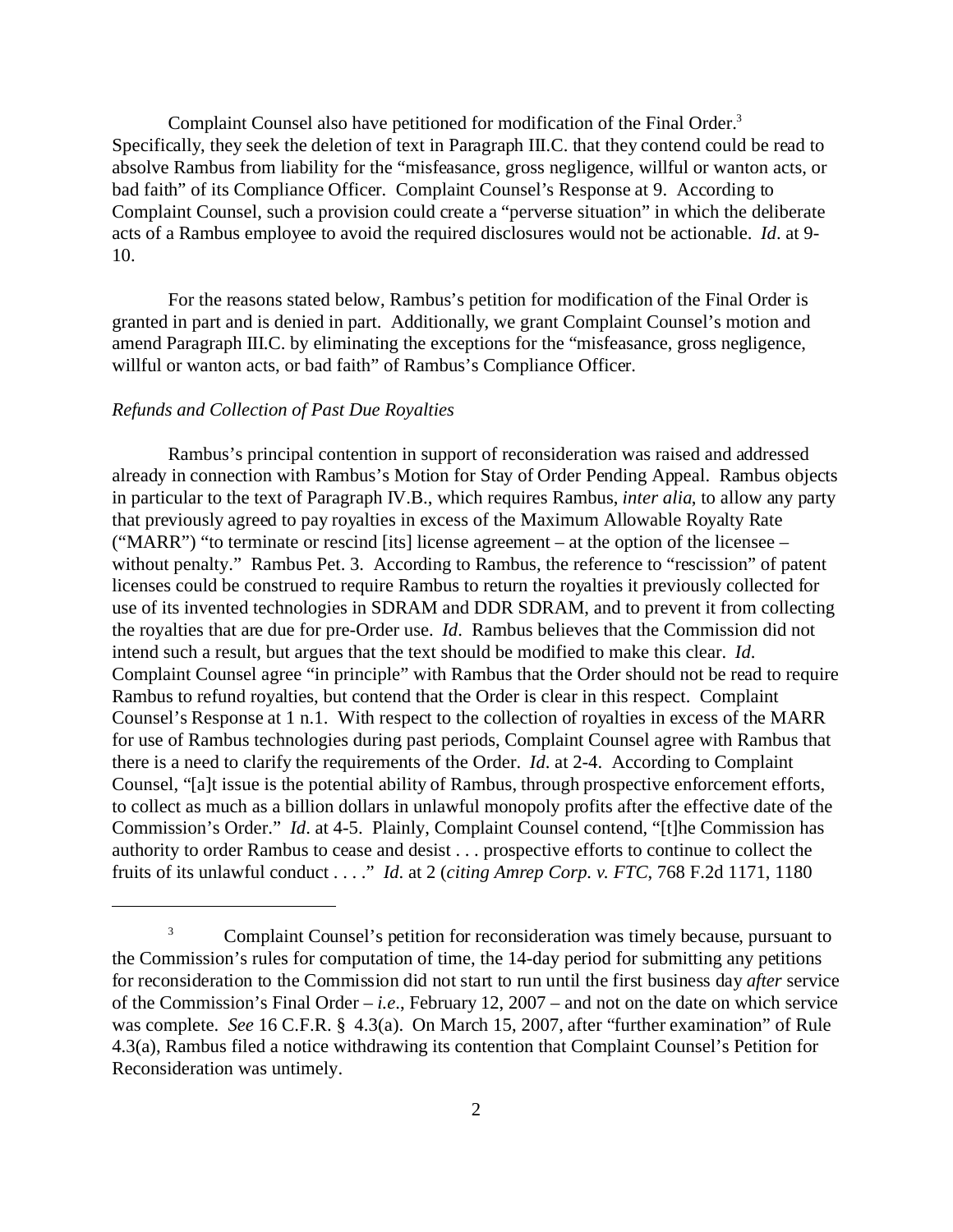(10th Cir. 1985) and *Southwest Sunsites Inc.*, 105 F.T.C. 7, 176, 185 (1985), *aff'd*, 785 F.2d 1431 (9th Cir. 1986)).

In granting a partial stay of the Final Order, we reaffirmed our preference for a "forwardlooking remedy" that would "prospectively terminat[e] the ill effects of unlawful conduct." Remedy Op. at 2, 4; *see also id*. at 7 ("prospective only"), 27 ("future related conduct"). Thus, as we have explained, the Final Order does not require Rambus to make refunds, or prohibit it from collecting royalties in excess of the MARR that accrue up to the date on which the Commission's Order becomes final – *i.e*., April 12, 2007. *See* Stay Op. at 4. The Commission's intent in this regard is reflected clearly in the terms of the Final Order. *See* Final Order ¶ IV. (prohibiting Rambus from collecting royalties in excess of the MARR with respect to "the manufacture, sale, or use of any JEDEC-Compliant DRAM Product or JEDEC-Compliant Non-DRAM Product *after the date* [*the*] Order *becomes final*") (emphasis added).

Nonetheless, we recognize that continuing confusion about these requirements could lead to unnecessary and costly litigation and the loss of goodwill. Accordingly, we grant Rambus's request to amend Paragraph IV.B. of our Order by deleting the word "rescind." However, we do not agree that it is necessary to add text (*see* Rambus Pet. at 3 n.4) to clarify that Rambus may collect accrued royalties from terminating licensees. In our view, the existing text is adequate to convey our intent in this regard.<sup>4</sup>

The parties raised the question of whether the Commission has authority to prohibit a respondent from collecting excess consideration for the use of patented technologies prior to the effective date of our order.<sup>5</sup> In the present case, we believe that competition can be restored without such prohibitions, and therefore we need not reach that question. The relief granted has the further benefit of putting on an equal footing all persons who use the technologies during the relevant period, regardless of whether or not they have already made payments to Rambus.<sup>6</sup> See

<sup>5</sup>*See* Rambus Pet. at 4; Complaint Counsel's Response at 2-3; Rambus Reply at 3.

<sup>6</sup> As to royalties that accrue during the pendency of its appeal, Rambus asks the Commission to clarify that it may recoup excess consideration in the event it prevails on the merits. Consistent with this request, Rambus proposes modifying Paragraph VI. of the Final Order to clarify that Rambus may use contingency clauses in its licenses and receive contingent damage awards. *See* Rambus Pet. at 7-9; Rambus Reply at 5-6. On March 16, 2007, we entered an order staying Rambus's obligation to comply with Paragraphs IV., V.A., VI., and VII. of our Final Order on the condition that any excess consideration be held by an approved escrow agent pending the outcome of Rambus's appeal. In light of the relief provided by the partial stay order,

<sup>&</sup>lt;sup>4</sup> Another proposed change that appears to be directed to the same issue is the proposed addition of the text "for periods after this Order becomes final" in the second numbered clause in Paragraph VIII.A. of the Final Order. Rambus does not offer an explanation for this proposal, and we conclude that the proposed text is not necessary.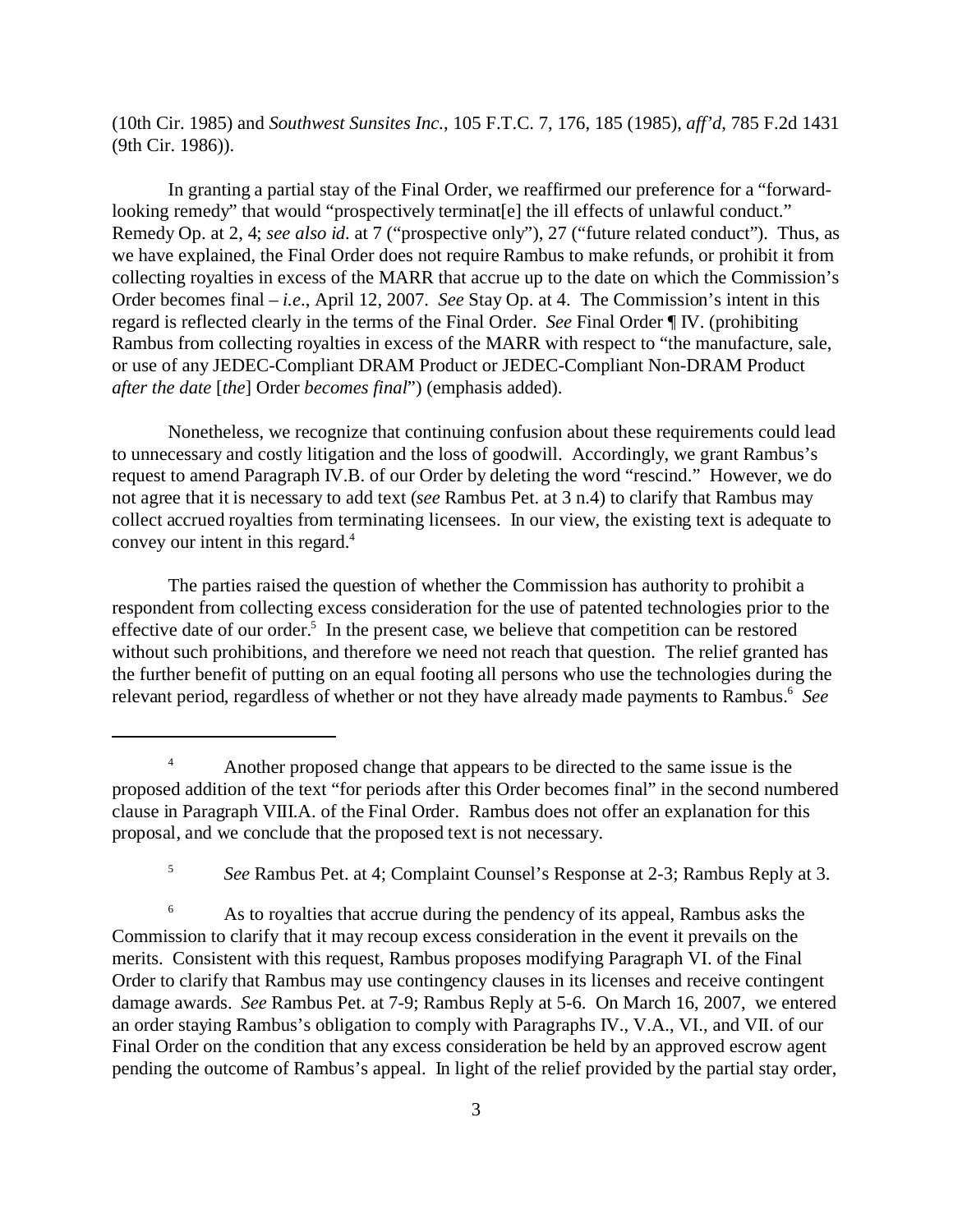#### Rambus Reply at 4-5.

#### *Fixed-Fee License Option*

Rambus also proposes modifying Paragraph V.A. of the Final Order to clarify that Rambus may enter into fixed-fee licenses, at the licensees' option. Rambus Pet. at 15-16. According to Rambus, it can be expensive and burdensome for some licensees to collect the information that is necessary to calculate royalties on a per-unit basis. In such cases, Rambus states that it will agree on fixed payments rather than running royalties that are charged on a perunit basis. *Id.* at 15 & Exh. B ¶ 7. To allow it to continue this practice, Rambus proposes adding new text, which would specify that any license under Paragraph V.A. may include "a clause providing that the licensee pay Rambus a flat license fee in lieu of running royalties . . . ." Rambus Pet., Amended Final Order at 9. Complaint Counsel agree that licensees should have the option to negotiate fixed-fee licenses, but only with the caveat that the "fixed fee amounts are equivalent to or less than the Maximum Allowable Royalty amounts." Complaint Counsel's Response at 1 n.1.

We grant Rambus's request, and amend Paragraph V.A. accordingly. Although the existing text does not expressly preclude Rambus from entering into fixed-fee arrangements with its licensees, it may well have the practical effect of foreclosing such arrangements in those circumstances in which they would benefit licensees. As Complaint Counsel note, the existing language would permit a fixed-fee arrangement only if it results in royalties "equivalent to or less than" the MARR. Complaint Counsel's Response at 1 n.1. But in those circumstances in which licensees prefer a fixed-fee arrangement because it is impracticable for them to calculate the cost of a per-unit license, presumably neither they nor Rambus can know, at the time they enter into such an arrangement, whether the fixed fee will ultimately be more or less than the MARR. Any fixed-fee arrangement would thus pose the risk of an after-the-fact determination that the MARR had been exceeded.

In granting this relief, we rely on Rambus's representation that all licensees will remain free to terminate any existing flat-fee licenses and insist on a license limited to MARRs as provided for in the Final Order. Rambus Pet. at 15-16. Any attempt by Rambus to use this provision to circumvent the Order by pressuring licensees to accept flat-fee licenses would constitute a serious violation of the Order, subjecting it to further relief, including civil penalties. *See* 15 U.S.C. § 45(*l*).

### *Availability of Judicial Remedies in Infringement Actions*

Rambus further contends that the Final Order must be modified to clarify that Rambus may seek the full range of judicial remedies – injunctive relief, treble damages for willful infringement, and attorney's fees – that traditionally may be available in infringement actions.

these requests for modification of the Final Order are unnecessary.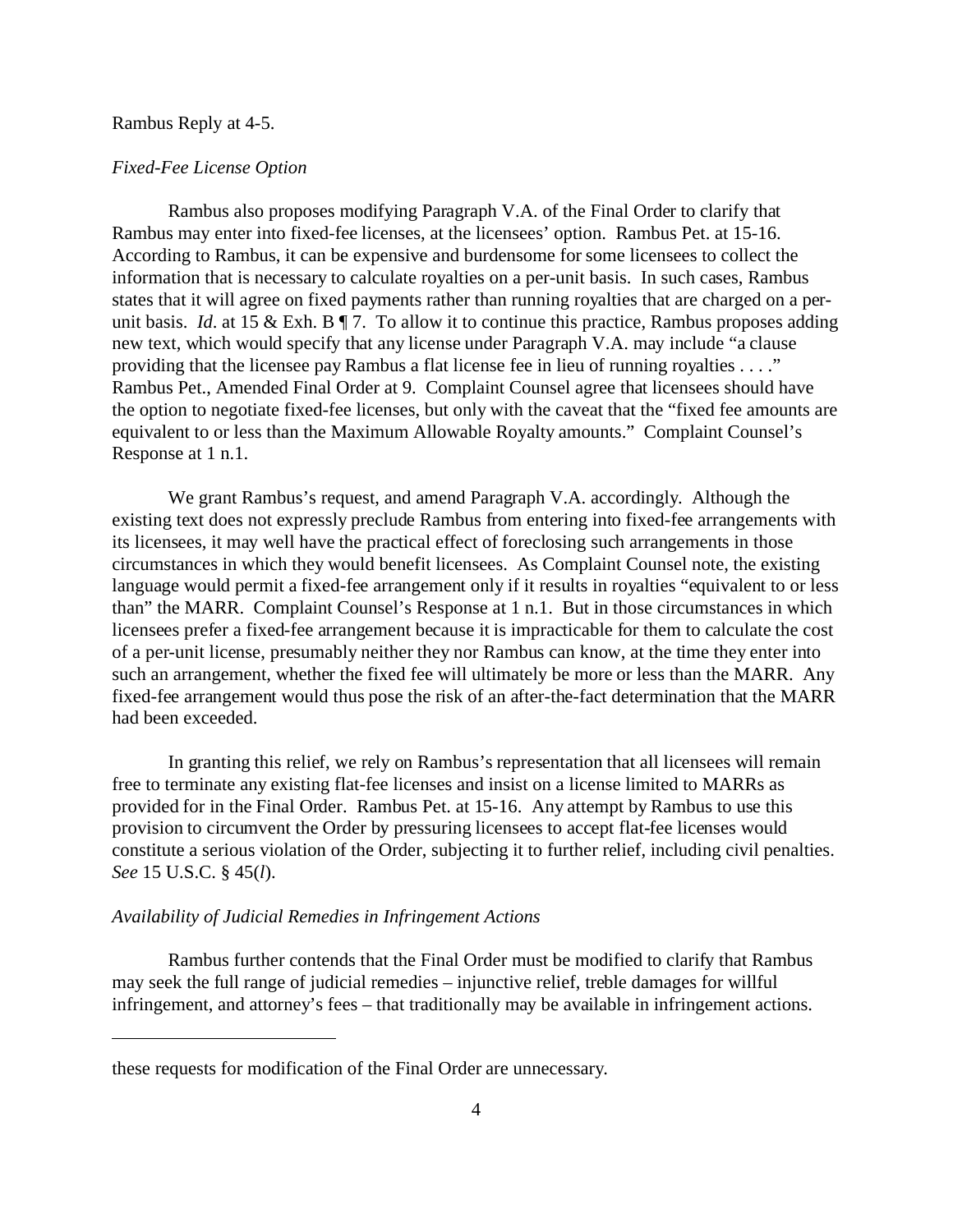Rambus Pet. at 9. According to Rambus, the existing text could be read to foreclose Rambus from pursuing those remedies to the extent they result in payments in excess of the MARR. Rambus contends that the Commission intended only to limit the compensatory damages that it could seek for post-Order infringement. Accordingly, Rambus asserts, the existing text must be modified to ensure that the Commission's Order does not create incentives for manufacturers to infringe instead of taking a license. *Id*. at 9-10. Rambus argues that its proposed text permits Rambus to seek the full range of remedies that would have been available to a patentee in a "but for" world, but limits any compensatory damages to the MARR. *Id*. at 10. Complaint Counsel and Amici oppose changes in the existing text. *See* Complaint Counsel's Response at 5-7; Amicus Brief at 18. They argue that treble damages and injunctive relief are inconsistent with the fundamental purpose of JEDEC, and fear in particular that allowing Rambus to pursue its statutory remedies would both deter third parties from challenging Rambus's patents and render the rate relief meaningless. *Id*.

The arguments of Complaint Counsel and Amici are not persuasive. As the Commission found, in a "but-for" world Rambus would have been required to offer licenses to the relevant technology on reasonable and nondiscriminatory ("RAND") terms. *See* Remedy Op. at 17. At the same time, however, Rambus would have been able to seek injunctions against those who infringed without seeking licenses, and to collect compensatory damages, and possibly even treble damages against willful infringers. *See* 35 U.S.C. § § 283-84. In issuing our Final Order, we intended – to the extent possible – to restore competition that would be present in the "butfor" world. Thus, although the Order limits Rambus to MARRs for uses after the effective date of the Order, it is not our intent to leave Rambus without access to any remedies for infringement that would have been available to it under applicable law.

For the foregoing reasons, we modify our Order to clarify that Rambus may pursue applicable statutory remedies for post-Order uses of the relevant technologies.7 Of course, for the same reasons that the MARR must cap what Rambus can collect as royalties (*see* Remedy Op. at 16-18), the MARR must cap what Rambus can collect as single damages in an infringement suit. Similarly, while our remedy does not foreclose Rambus from pursuing increased damages (*see*  35 U.S.C. § 284), it limits Rambus to no more than three times the MARR. Accordingly, we add the following proviso at the end of Paragraphs VI. and VII.:

*Provided, however*, that Rambus may seek and collect up to three times the Maximum Allowable Royalty Rate, in satisfaction of a judgment in which a court has specifically allowed increased damages pursuant to 35 U.S.C. § 284 on the ground of willful infringement, and may seek and collect attorney fees as allowed by a court pursuant to 35 U.S.C. § 285.

<sup>&</sup>lt;sup>7</sup> As explained above, the Order does not govern royalties for uses prior to the effective date of the Final Order – *i.e*., April 12, 2007.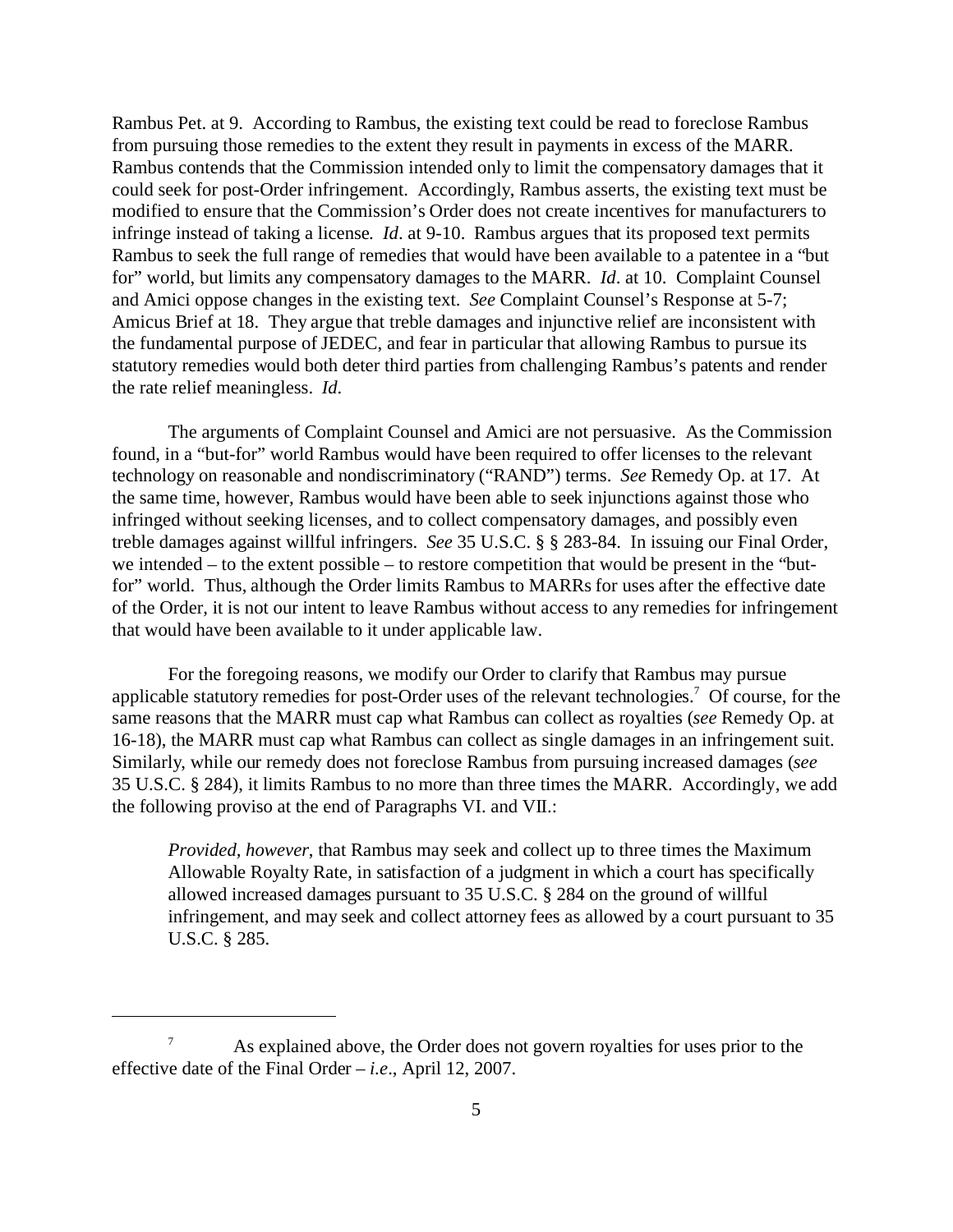As for Rambus's request that we amend the Final Order to specifically permit Rambus to seek injunctive relief against infringers, nothing in the existing text precludes Rambus from seeking such relief. Accordingly, we see no need to modify the text to grant Rambus permission to seek it.

### *Collection of Multiple Royalties on Systems*

Rambus contends that the Order must be modified to clarify that Rambus may collect multiple royalties on systems that incorporate multiple JEDEC-Compliant DRAM or Non-DRAM Products. Specifically, Rambus asks for clarification that it may collect "one royalty for each infringing memory chip and one royalty for each infringing component that interfaces with those memory chips that is included in the system . . . ." Rambus Pet. at 15. Nothing in the existing text of the Order prevents this.<sup>8</sup> Paragraph IV of the Order sets MARR terms for the "manufacture, sale, or use" of *each* JEDEC-Compliant DRAM Product and JEDEC-Compliant Non-DRAM Product. As applied to a system incorporating multiple covered products, the existing text permits collection of the MARR for each such component.

Although we find no need to adopt Rambus's proposed multi-part addition to the MARR (*see* Rambus Pet. Blackline Proposed Order at 3), Rambus's proposal highlights the need to modify the current text with respect to the collection of royalties from producers of systems. The current text provides a means for calculating the "Net Sales" against which MARR percentages must be applied when a producer or seller sells a JEDEC-Compliant DRAM Product or a JEDEC-Compliant Non-DRAM Product both individually and as part of a system.<sup>9</sup> However, it does not prescribe a mechanism for calculating the Net Sales of a producer or seller that sells systems only. Rambus proposes calculating Net Sales in such cases on the basis of average prices that are reported by all its licensees, and we modify our Order accordingly by the addition of new text in Paragraph I.K. To guard against the release of sales data in disaggregated form, we further modify our Order to prohibit Rambus from releasing information regarding its licensees' net sales other than to independent auditors and in accordance with a confidentiality agreement that precludes disclosure of any individual firm's pricing information.

<sup>&</sup>lt;sup>8</sup> Of course, Rambus's ability to collect royalties on systems that incorporate DRAMs and other components is subject to any principles of patent law that might prohibit Rambus from collecting such royalties. The Commission's Order does not create a right to collect system royalties that otherwise would not exist.

<sup>&</sup>lt;sup>9</sup> Pursuant to Paragraph I.K. of the Final Order, the Net Sales of products that are sold at a single price for an entire system are calculated on the basis of the licensee's average gross selling price in the calendar quarter for the relevant JEDEC-Compliant DRAM Product or JEDEC-Compliant Non-DRAM Product alone.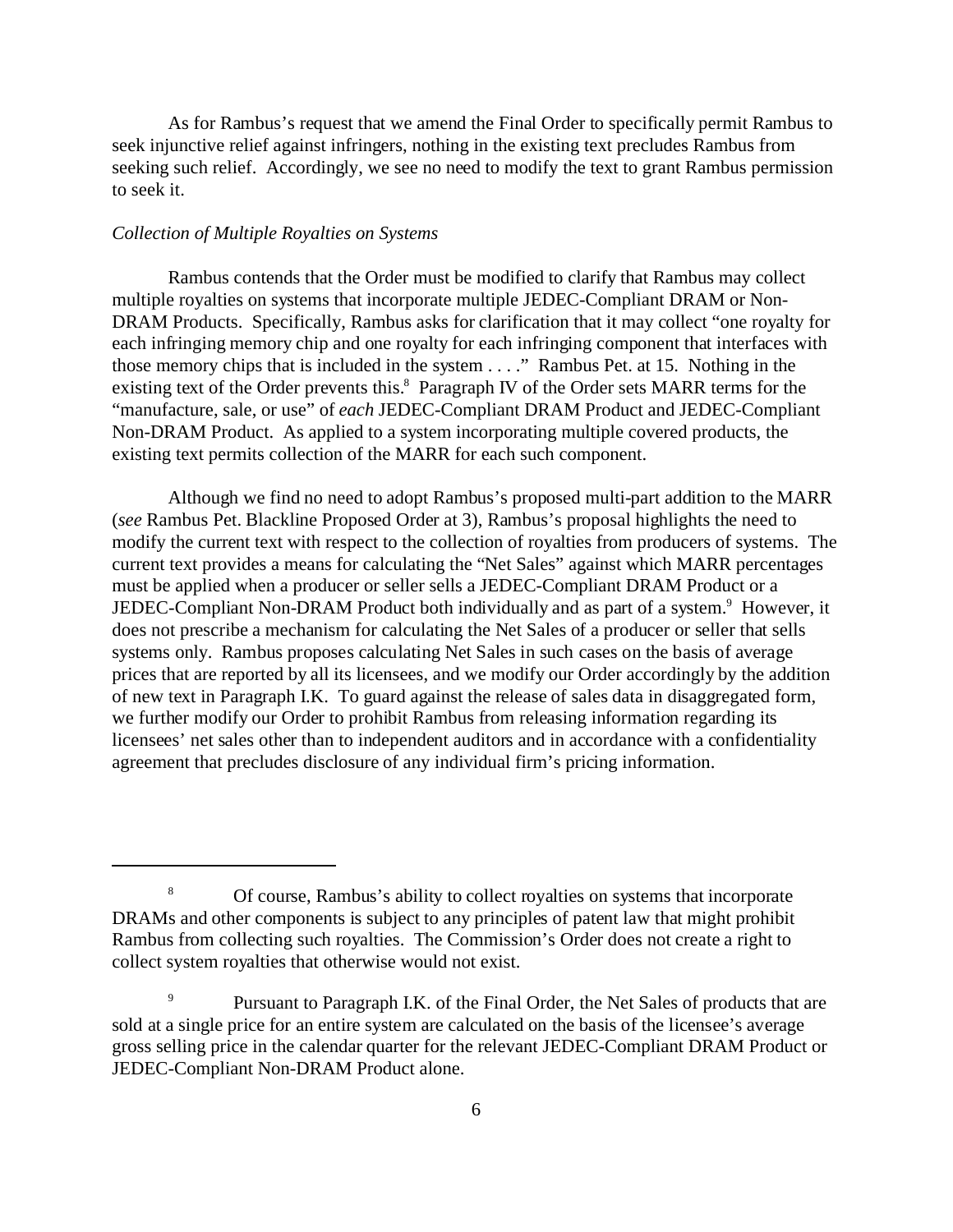# *Proposed Limitations on Licensees' Rights to Seek Further Relief*

In addition to the foregoing requests, Rambus raises the possibility that a prospective licensee might both (1) avail itself of the MARR – by either accepting a license under Paragraph V. of the Final Order or by asserting rights in litigation under Paragraphs VI.-VII. – and (2) contest Rambus's rights to enforce its patents with respect to the period post-Order when MAR rates are in effect. Rambus Pet. at 11-13.

This is not an appropriate forum for limiting the ability of licensees to pursue any strictly private rights they may have against Rambus. In this proceeding, the Commission vindicates public rights.10 Hence, an FTC order to cease and desist cannot be used or construed to limit the purely private rights of action of Rambus licensees, who, in any event, are not before the Commission.

#### *Reduction to Zero Royalty Rates*

Rambus also asks the Commission to modify the Order by deleting provisions in the Final Order that reduce the MARR to zero in 2010 – three years from the date on which the Order issued. *See* Rambus Pet. at 16-17. If adopted by the Commission, the proposed text would allow Rambus to recover MARRs for the subsequent duration of its patents. Complaint Counsel oppose this request. $11$ 

In support of its request, Rambus contends that the Commission's decision to reduce the MARR to zero after three years was premised on an erroneous finding that royalty rates under Samsung's RDRAM license "ultimately declined all the way to zero." Rambus Pet. at 16 (*quoting* Remedy Op. at 21). According to Rambus, the rates declined to zero only for RDRAM chips of a specific density-generation, but then reverted to higher rates for the subsequent RDRAM density-generation. Rambus Pet. at 16. Although Rambus's contentions add detail, they provide no basis for modifying the Order. The Samsung license followed the overall pattern described in the Commission's decision: royalty rates for *each* RDRAM density-generation declined to zero five years after shipment of the 500,000th unit (assuming shipment of a

<sup>&</sup>lt;sup>10</sup> The Federal Trade Commission may bring an action only "if it shall appear to the Commission that a proceeding by it in respect thereof would be to the interest of the public." 15 U.S.C. § 45(b).

<sup>&</sup>lt;sup>11</sup> Complaint Counsel note that the zero rate will take effect on April 12, 2010 – just 18 days before most of the relevant patents are set to expire. *See* Complaint Counsel's Response at 9 n.9. In actuality, because the Order specifies that the Second Royalty Period – in which the MARR falls to zero – commences three years after the date on which the Order issued, the zero rate will take effect on February 3, 2010, not April 12, 2010, as calculated by Complaint Counsel. *See* Final Order ¶ I.D.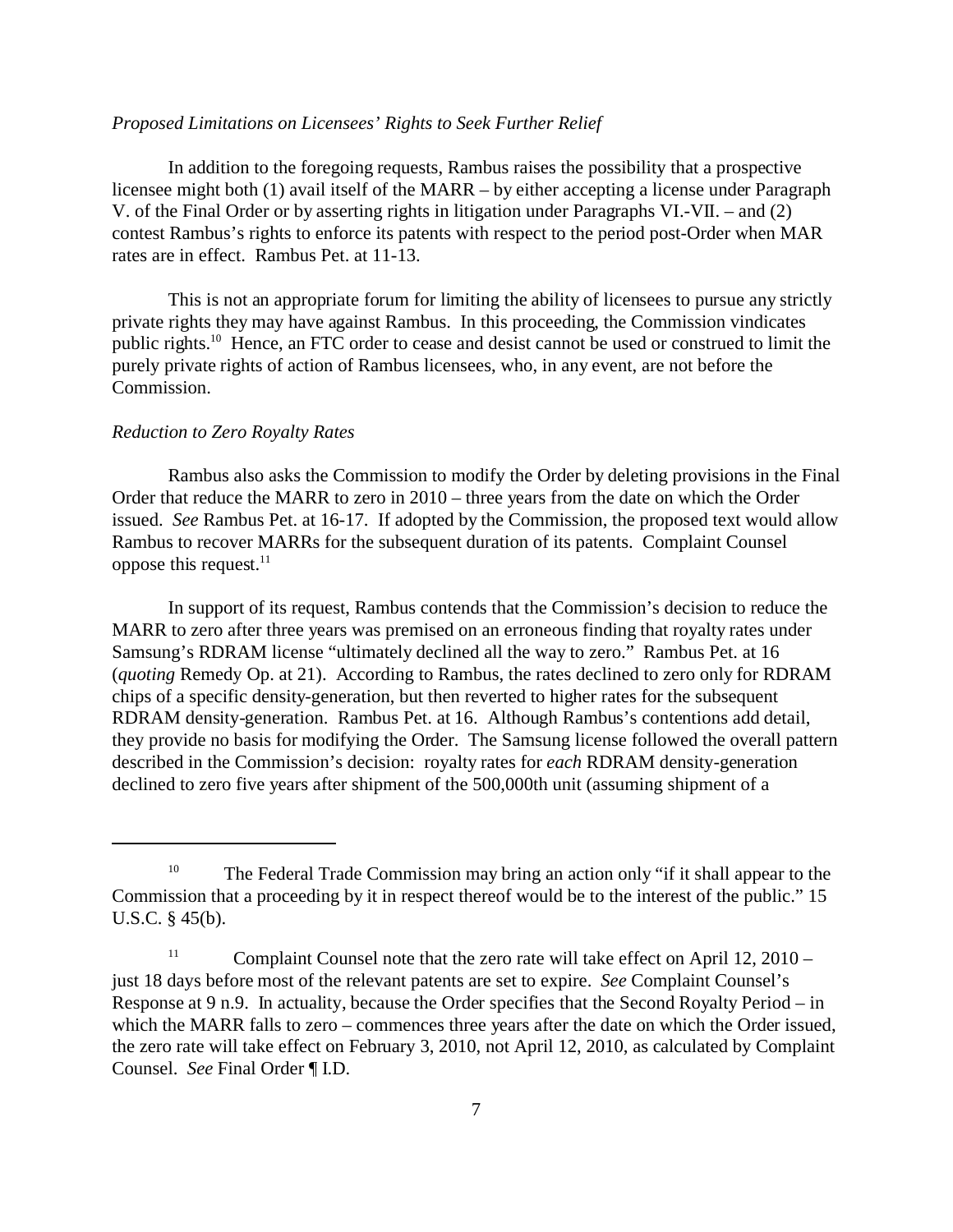specified volume of chips).<sup>12</sup> Even assuming, *arguendo*, that we were to focus on individual density-generations, Rambus makes no claim that at the present time – at the tail end of SDRAM and DDR SDRAM life cycles – any new density-generations of those products are continuing to emerge.<sup>13</sup> In any event, Rambus does not dispute the more fundamental point – namely, that its RDRAM licenses typically provided substantial royalty reductions – falling to rates as low as zero – for high volumes and out-years.<sup>14</sup> Consequently, we find no basis for modifying the Final Order with regard to long-term royalty rates.

#### *Definitions*

Rambus raises a number of issues regarding the definitional provisions of the Final Order.

First, Rambus asks the Commission to clarify the definition of "JEDEC-Compliant SDRAM" and "JEDEC-Compliant DDR SDRAM." Rambus Pet. at 14 n.10. As defined in the Final Order, these terms include DRAMs that "compl[y] with" specified JEDEC standards "as revised." Final Order ¶ I.H. & I. Rambus contends that the Commission should clarify (1) whether these definitions include any revisions in the standards that are adopted after the date of the Final Order (*i.e*., July 31, 2006); and (2) when a product can be said to "comply" with a standard. *Id*.

 Rambus proposes rewording the definitions to include only those DRAMs that comply with the standards "as revised on or before July 31, 2006." Rambus Pet. at 14 n.10. According to Rambus, this would eliminate the possibility that Rambus would become subject to an entirely new set of obligations by virtue of any future revisions to JEDEC standards. *Id*. We do not intend such a result. However, Rambus's proposed clarifying language introduces unnecessary

<sup>&</sup>lt;sup>12</sup> See CX 1592 at 18 (providing zero-royalty terms for both "Current Rambus" DRAM" and the next-generation "Extended Rambus DRAM"). In fact, the Computation Notebook of Rambus Vice President for Intellectual Property Joel Karp makes the Commission's point. [ **Redacted ]** CX1751 at 2 (*in camera*).

<sup>&</sup>lt;sup>13</sup> 2010, when royalties fall to zero under Final Order, is 17 years after publication of the SDRAM standard and 11 years after publication of the DDR SDRAM standard. *See*  Liability Op. at 41, 47-48.

<sup>&</sup>lt;sup>14</sup> See CX 1592 at 18 (Samsung royalties falling with time and volume); CX 1600 at 12 (Hyundai royalties falling with time and volume); CX 1612 at 5 (same); CX 1609 at 11 (Mitsubishi royalties falling with time); CX 1617 at 12 (Siemens royalties falling at high volumes).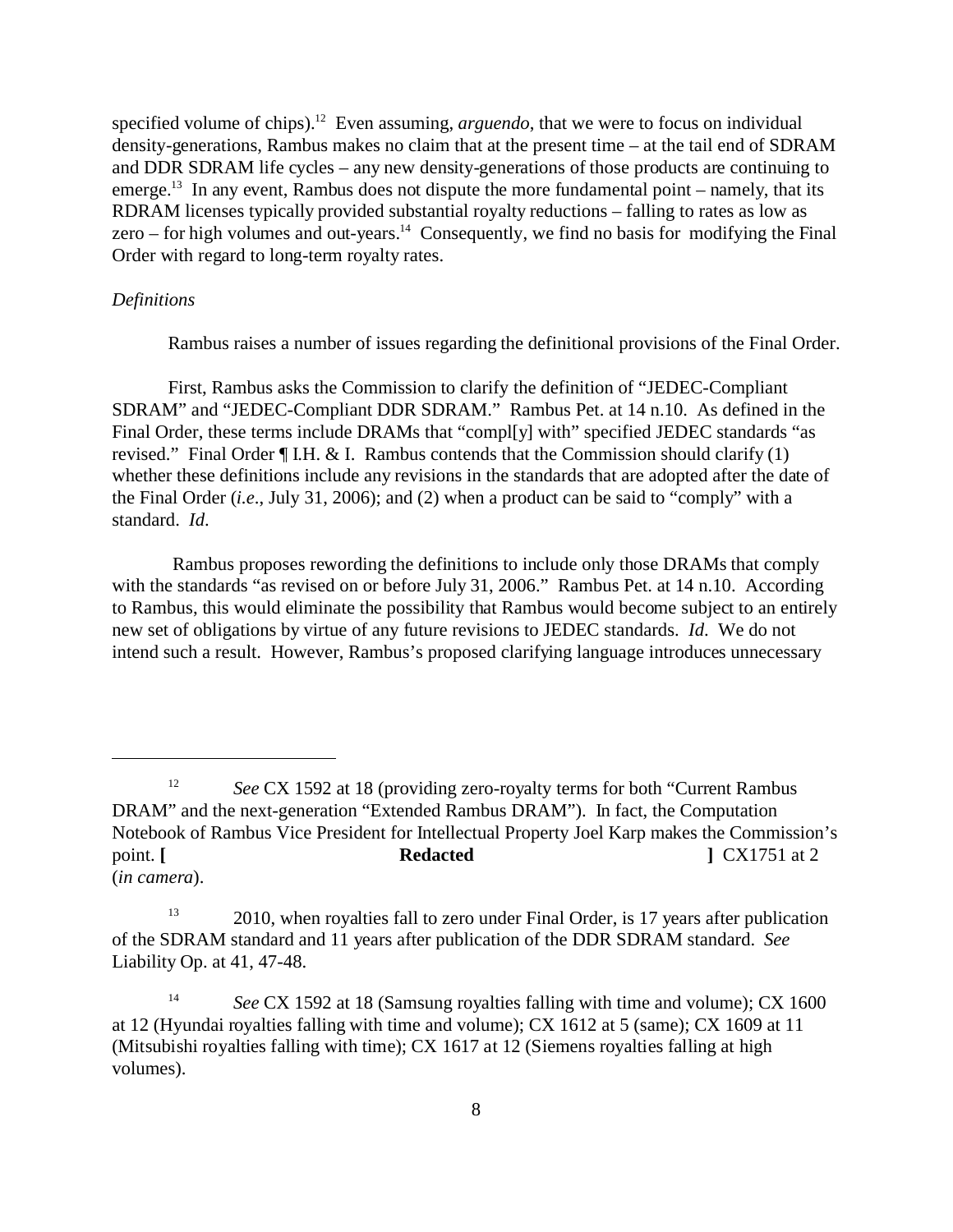ambiguities.<sup>15</sup> The existing text, when properly read in context, is adequate and is not reasonably subject to the misinterpretations described by Rambus in its Petition.<sup>16</sup>

As for the meaning of the term "comply," Rambus's professed need for clarification is unpersuasive.<sup>17</sup> Indeed, Rambus urges that the Commission adopt constructions that could dramatically subvert the remedial purposes of the Final Order. Thus, Rambus first suggests that DRAMs be deemed to comply with the specified JEDEC standards when they "contain[] all the features specified in the relevant portion of" the standards "with the possible exception of features expressly designated as optional." Rambus Pet. at 14 n.10. An option to delete a feature that is needed by almost all DRAM customers – but unnecessary for a small and specialized group – should not and does not eliminate Rambus's obligation to offer a license.

Rambus also suggests that "a product will comply with a standard as long as it includes those features [that are] required to make the product interoperable." *Id*. Rambus, however, has already presented arguments that make this formulation an open invitation to mischief. For example, on-chip PLL/DLL technology is a feature that is necessary for a product to comply with JEDEC's DDR SDRAM standard, even though DLLs can be disabled (*i.e*., turned off) in DDR SDRAM. *See* Liability Op. at 94 n.525 (noting that on-chip DLLs are needed for normal DDR operation). Rambus's proposed construction, however, would leave it room to argue that the ability to disable on-chip PLL/DLL means that on-chip PLL/DLL is not "*required* to make the product interoperable" and therefore not a feature necessary to comply with JEDEC's DDR SDRAM. Indeed, counsel for Rambus already has asserted, "With respect to a DLL, there are no interoperability requirements at all." Oral Arg. Tr. at 76 (Sept. 21, 2004); *see also id.* at 77 ("with respect to the DLL, there are no interoperability considerations at all"). Any construction

<sup>&</sup>lt;sup>15</sup> For example, if a relevant standard were revised after July 21, 2006, in a manner that has nothing to do with Rambus technologies, a DRAM that complies with the revised standard could fall outside Rambus's proposed definition (because it would *not* comply with a pre-July 31, 2006 version of the standard). This result would be improper in cases where the relevant Rambus technologies are included in the standard both before and after the revision. Exempting such a DRAM from the Commission's remedy would defeat the intent of our Order.

<sup>&</sup>lt;sup>16</sup> Rambus also proposes adding the word "chip" after "JEDEC-Compliant" SDRAM" and JEDEC-Compliant DDR SDRAM." See Final Order ¶ ¶ I.F. & J. Rambus has not explained the need to modify the text in this manner. Accordingly, we deny its request. *See* 16 C.F.R. § 3.55.

<sup>&</sup>lt;sup>17</sup> In its appeal brief before the Commission, Rambus repeatedly referenced "JEDEC-Compliant" devices without qualification and without any suggestion it was uncertain or confused as to the meaning of the term. *See* Brief of Appellee and Cross-Appellant Rambus Inc. at 7, 26-28, 31, 54, 115, 129, 130 (June 2, 2004).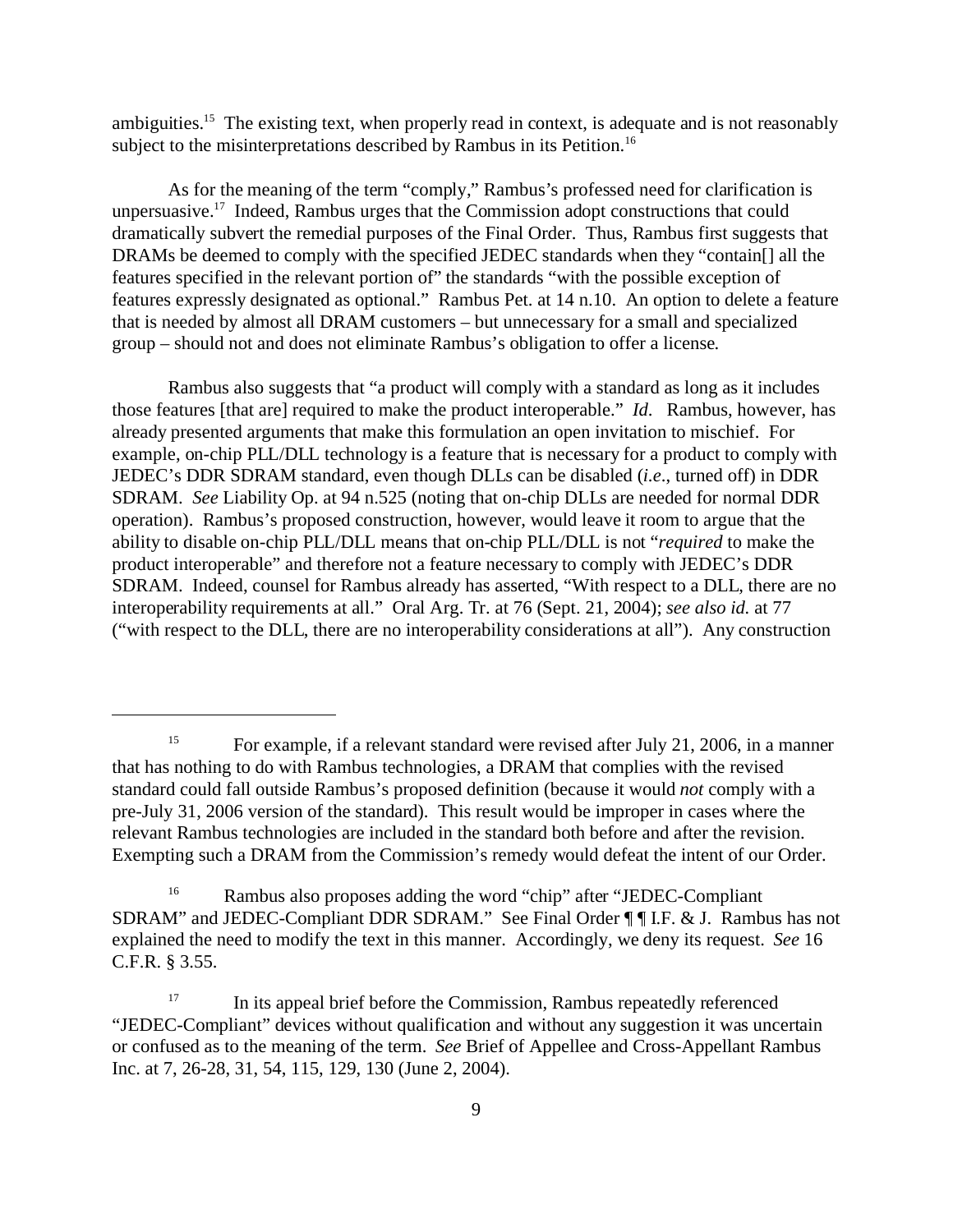that treats on-chip PLL/DLL as a feature that falls outside the coverage of the Order's licensing requirements would be improper.<sup>18</sup>

Finally, Rambus asks the Commission to modify the definition of JEDEC-Compliant Non-DRAM Products. *See* Rambus Pet. at 14 n.11. As adopted by the Commission, the definition encompasses memory controllers or other non-memory-chip components that "comply with" specified JEDEC standards. *See* Final Order ¶ I.E. According to Rambus, the Commission's definition could force Rambus to license (under MARR terms) technologies that relate to some other portion of a component that interfaces with JEDEC-Compliant DRAM Products elsewhere, and have nothing to do with the JEDEC standards. Rambus contends that the definition should be modified to encompass memory controllers or other non-memory-chip components that are "designed to interface with" JEDEC-Compliant DRAM Products. Rambus Pet. at 14 n.11. The Commission does not intend to require MARR licensing of technologies that are wholly unrelated to the specified JEDEC standards and to interfaces with those standards. Rambus, however, has not demonstrated a need for modifying the existing text. It has not identified any technologies that might be affected by the Commission's language in the manner that Rambus suggests, and the alternative wording that it has proposed is not workable.<sup>19</sup>

[I]t is *desirable in terms of interoperability*, that each different manufacturer's version of the same product will utilize these three technologies [programmable CAS latency, burst length, and dual-edge clocking] in the same way. *It doesn't have to be that way* and it's not always that way, but we certainly concede that it is desirable that it will be that way most of the time.

Oral Arg. Tr. at 74 (Sept. 21, 2004) (emphasis added). A construction that treats programmable CAS latency, programmable burst length, and dual-edge clocking as merely "desirable" but not "required" for purposes of interoperability, and therefore as features outside the Order's licensing requirements, is improper and would undermine the remedial objectives of the Final Order.

<sup>&</sup>lt;sup>18</sup> Rambus's proposed construction – focusing on whether a feature is "required to make the product interoperable" – similarly could invite arguments that the other technologies addressed by the Commission's decision are not captured by the Order's definition of JEDEC-Compliant DRAM Products. Rambus has pointedly avoided conceding that the technologies at issue satisfy its proposed test. For example, Rambus's counsel argued before the Commission as follows:

<sup>&</sup>lt;sup>19</sup> Rambus's proposed modification – to cover only non-memory-chip components "designed to interface" with JEDEC-Compliant DRAM Products – is (i) unnecessary to exempt from the Order's licensing requirement components unrelated to the relevant JEDEC standards and interfaces with those standards and (ii) inadequate to exempt a technology in a component that interfaces with a relevant JEDEC standard but that is unrelated to the interface. Moreover, Rambus's proposal seems to introduce unnecessary considerations of intent, in determining whether or not a component was "designed to" interface with JEDEC-Compliant DRAM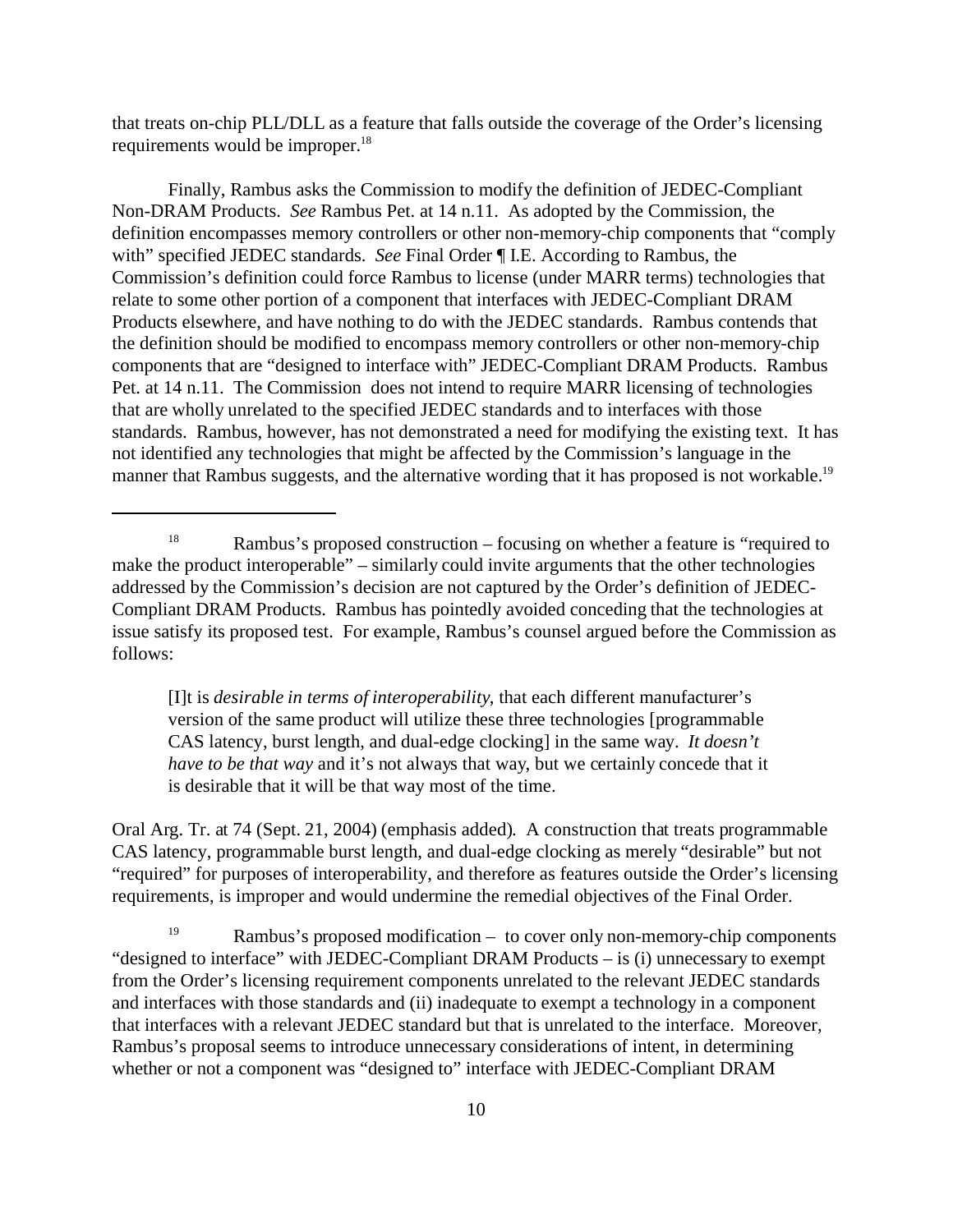We conclude that the issues that Rambus has raised are best resolved on a case-by-case basis in the context of a specific set of facts.

#### *Liability for Conduct of Compliance Officer*

Complaint Counsel ask the Commission to modify Paragraph III.C. by deleting text that absolves Rambus from liability for the "misfeasance, gross negligence, willful or wanton acts, or bad faith" of its Compliance Officer. Complaint Counsel's Response at 9. According to Complaint Counsel, the cited language could create a "perverse situation" in which the deliberate acts of a Rambus employee to avoid making the required disclosures would not be actionable. *Id*. at 9-10.

Rambus contends that these concerns are "overstated and misplaced" for three reasons. Rambus Answer at 2. First, Rambus argues, the Commission approves the selection of the Compliance Officer, and can remove him if he fails to act. Second, with only one exception, the Order imposes no substantive obligations on the Compliance Officer that are not also imposed on Rambus. According to Rambus, it should not be responsible for grossly negligent or bad faith violations by the Compliance Officer. Finally, Rambus has an incentive to ensure that the Compliance Officer complies fully with the Order because any violation by a Rambus employee would subject Rambus to civil penalties. *Id*. at 2-4.

Given the deceptive nature of the underlying conduct, we do not agree with Rambus that Complaint Counsel's concerns are either "overstated" or "misplaced." The Compliance Officer is a Rambus employee. Therefore, there is no reason why the standards governing Rambus's liability for misconduct by its Compliance Officer should differ from those that apply generally to other Rambus employees. A corporation can act only through its authorized employees and agents. Therefore, a corporation is bound by and responsible for the misconduct of an employee that occurs within the scope of that employee's employment. *See, e.g., Goodman v. FTC*, 244 F.2d 584, 592-93 (9th Cir. 1957); *Parke, Austin & Lipscomb, Inc. v. FTC*, 142 F.2d 437, 440 (2d Cir. 1944); *FTC v. Hoboken White Lead & Color Works, Inc*., 67 F.2d 551, 553 (2d Cir. 1933). Furthermore, Rambus is in a far better position than the Commission to monitor the Compliance Officer's performance.<sup>20</sup> While Rambus's selection of an employee to fill the office is subject to Commission approval (*see* Rambus Answer at 2), Rambus is responsible for appointing him, or designating a current employee to fulfill that role. *See* Final Order ¶ III.A. Indeed, nothing in

Products.

 $20$  Rambus contends that it should not be held responsible if the Compliance Officer fails to make "confidential" reports to the Commission "because, by definition, [it] cannot ensure that he is making such reports." Rambus Answer at 3. We agree that it is not feasible for Rambus to oversee such a requirement. Accordingly, we modify Paragraph III.E. of the Final Order by eliminating the requirement that any supplements to the Compliance Officer's periodic reports remain "confidential."